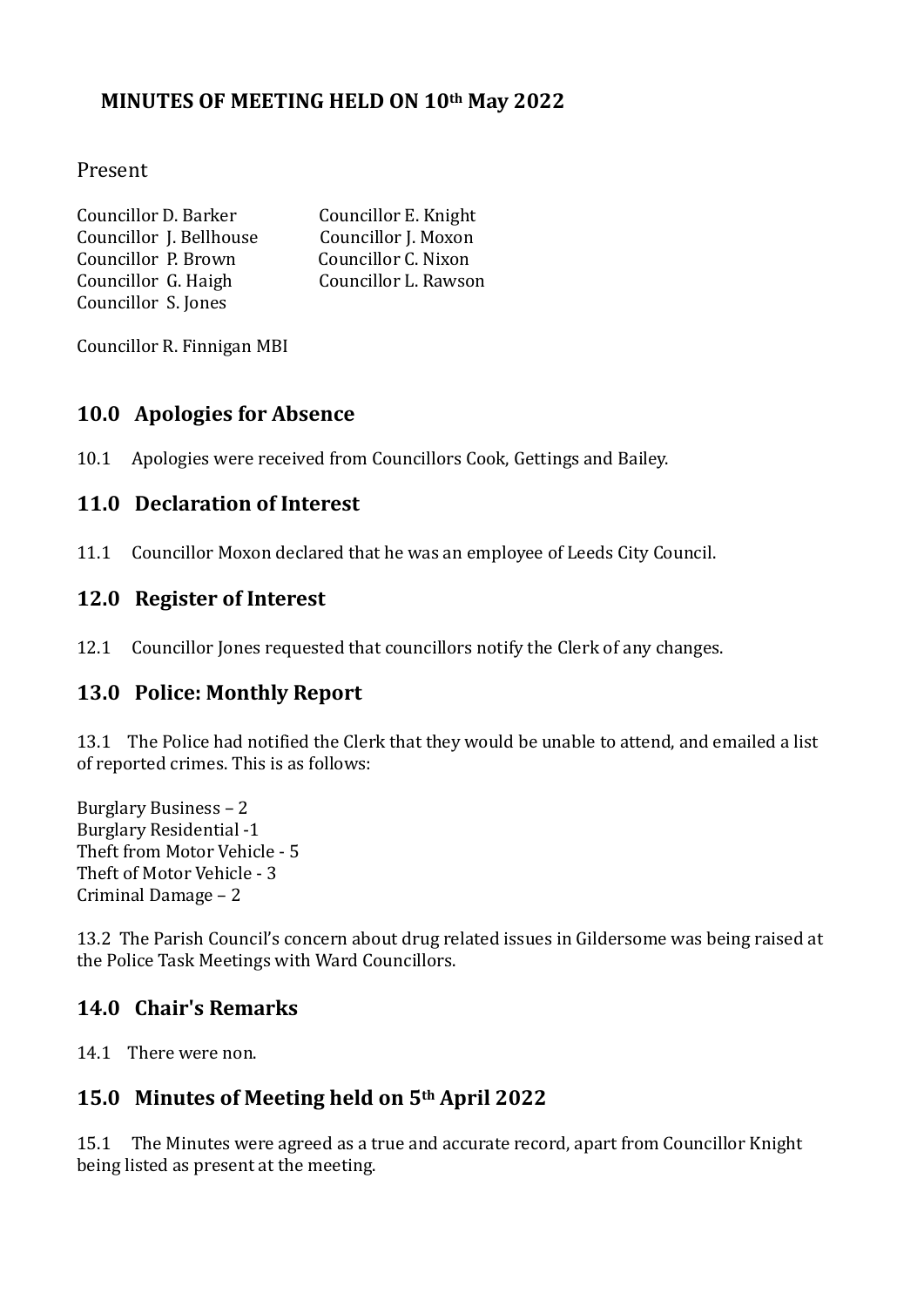15.2 Matters Arising:

 Item 168.1 The Clerk advised that proposed schemes for the District Improvement Grant had been circulated and Councillor Finnigan was going to follow up.

# **16.0 Correspondence**

- 16.1 Details of Correspondence for April had been sent out by the Clerk prior to the meeting.
- 16.2 The Clerk advised that there had been 3 additional items of Correspondence.
	- 1. Information regarding the SID on Town Street.
	- 2. Closure of College Road 6th-20th June/ British Gas.
	- 3. A request from Meryll Wilford of the Civic Trust, for help with a Heritage Walk in Gildersome on 11th September. Councillor Brown to contact Mrs Wilford.

# **17.0 Village Maintenance**

17.1 The Clerk reported that a resident had put forward a request to purchase 2 memorial seats, and place them on the Green. These would replace the damaged seats. It was also possible that an insurance claim for the damage would enable 2 more seats to be purchased. These would be sited on the Street Lane playing fields near the MUGA, along with the spare seat from Church Avenue.

17.2 Councillor Jones stated that Stephen Heywood had offered to take on the landscape maintenance work at Street Lane. Initially it might be costly, as there was a lot of groundwork clearance and improvement required. Councillor Moxon offered to liaise with Stephen Heywood to look at future options for the drainage of the area.

17.3 It was agreed to replace a dead cherry tree at Griffin Corner as soon as possible.

# **18.0 Landscape Projects**

18.1 Councillor Brown advised that work was on hold until after the Platinum Jubilee.

## **19.0 Highways Issues**

19.1 The Clerk confirmed that the damaged HGV sign was to be replaced, and advised that the Police had been undertaking checks to monitor HGV's travelling through Gildersome.

19.2 It was also confirmed that a new Enforcement Officer had been appointed.

19.3 Discussion took place regarding the SID devices in the village. It was decided to turn the Town Street SID back to its original position. The purchase of an extra SID was suggested. This to be placed near No 13 Town Street. Locating a SID below the Griffin, and relocating the Scott Green SID were other options considered.

# **20.0 Approval of Annual Governance Statement & Accounting Statements**

20.1 The Annual Governance Statement 2021/22 was approved by the Parish Council, and duly signed by the Chair and Clerk.

20.2 The Accounting Statement 2021/22 was approved by the Parish Council, and duly signed by the Chair and Clerk.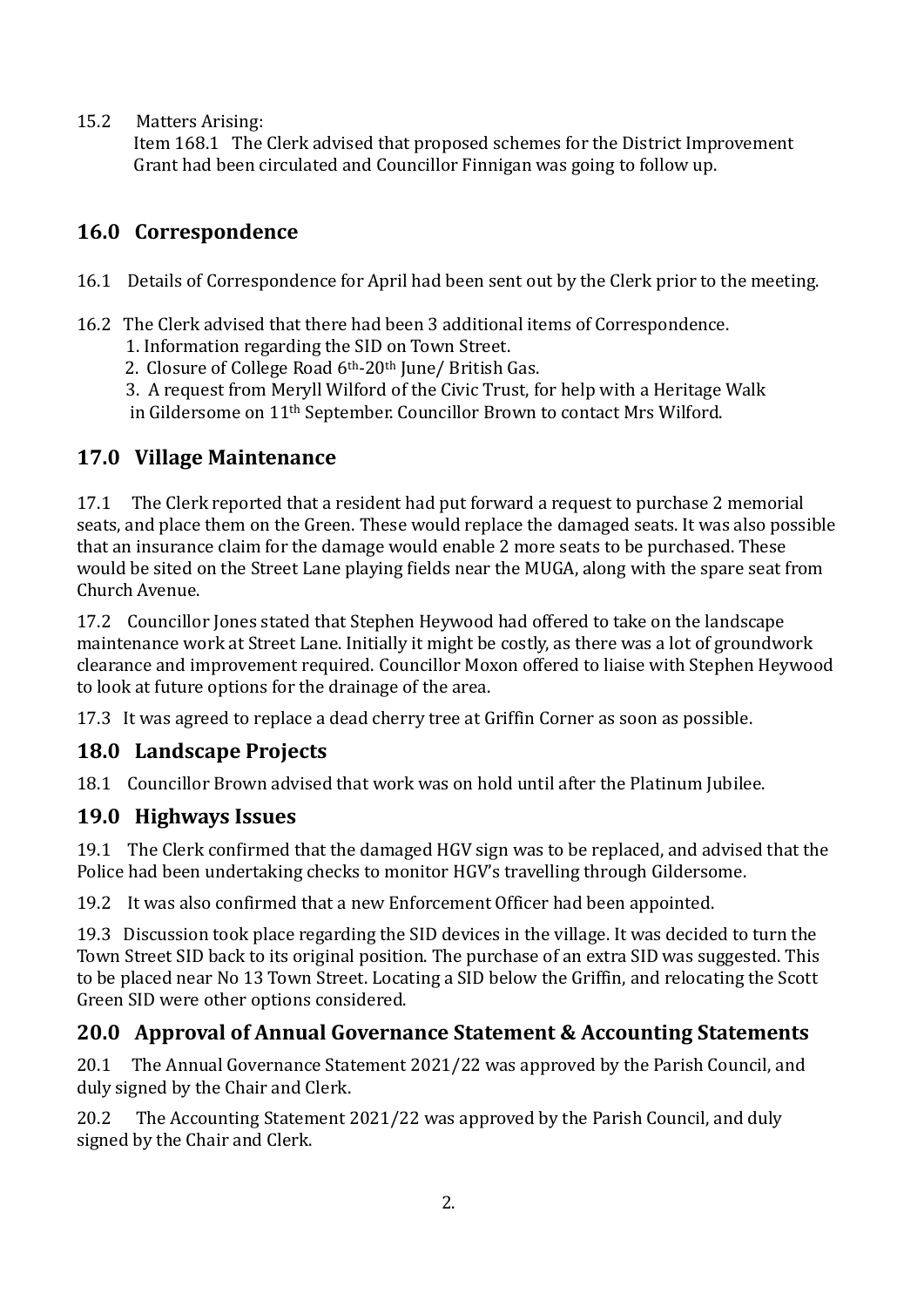## **21.0 Future Events**

21.1 Councillor Bellhouse listed the itinerary and activities for the Jubilee Event on Sunday  $5<sup>th</sup>$ June. This was discussed and confirmed.

21.2 Councillor Brown confirmed that the blossom tree to mark the Jubilee would be planted before June.

21.3 Discussion took place regarding the delayed refurbishment of the Meeting Hall. It was decided that the Scarecrow Festival on 18th September would go ahead, with or without the use of the Meeting Hall.

## **22.0 Footpaths**

22.1 The Clerk advised that she had investigated Councillor Moxon's proposal of putting an updated map on the website. Parks and Countryside had sent one, but OS copyright regulations must be observed. Councillor Bellhouse will look to put this on the website after the Jubilee Event, along with footpath information and a request for residents to email photographs.

## **23.0 Planning**

23.1 Councillor Cook had prepared a list of all applications and decisions for March. These had been sent to all councillors prior to the meeting and posted on the Parish Council's website.

23.2 Councillor Finnigan confirmed that the application for two more units on the Gelderd Road Industrial Estate was to go to Plans Panel. Councillor Barker had prepared a very comprehensive letter of objection for the Parish Council. Councillor Finnigan was also still pursuing the construction of a layby for the allotments and promised a number of years ago.

23.3 The refusal of the planning application at Spring Villas was discussed.

## **24.0 Finance**

(The Clerk had sent out the following Finance Report prior to the Meeting.)

### **Finance Report – April 2022**

- 24.1 The balance on the Parish Council's **Current Account** currently stands at: £35,192.95
- 24.2 Payments made via Bankline:

| HMRC/March PAYE                  | 98.00  |
|----------------------------------|--------|
| KreativeInc/Monthly Host Fee     | 10.00  |
| Brosnans/Payroll                 | 72.00  |
| Yorkshire Internal Audit Service | 280.00 |
| B. Haigh/Garden Help             | 85.00  |
| P.May/Norton Anti-Virus Renewal  | 17.49  |
| <b>Bankline Fee</b>              | 2.40   |
|                                  | 56489  |
|                                  |        |